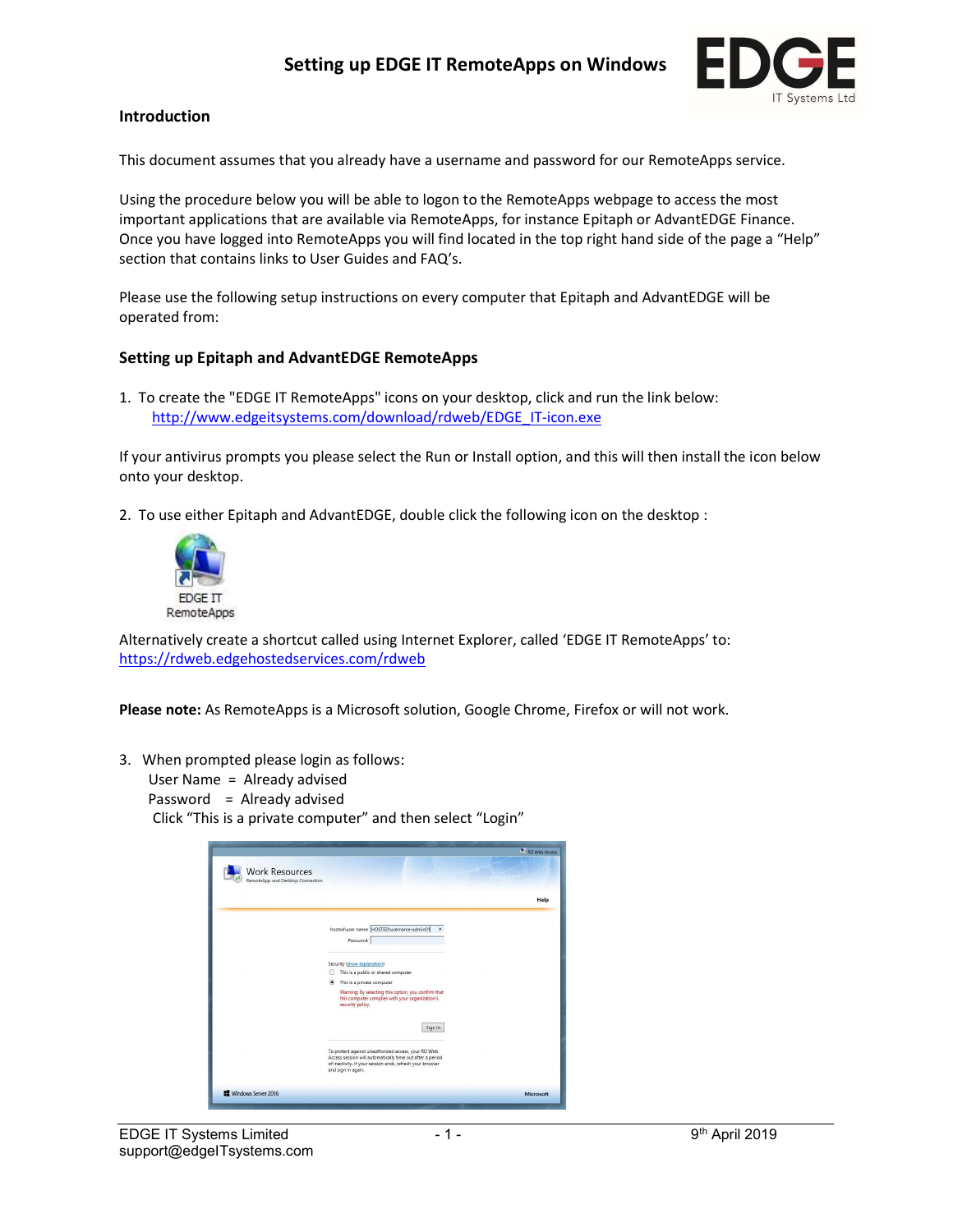## Setting up EDGE IT RemoteApps on Windows



4. Locate either of the following prompts at the top or the bottom of the screen to install the "Remote Desktop Services Web Access" add-on and click the "Allow" button:



If your computer is locked down, you will need to get assistance from your IT support to do this for you. Until you install this add-on or unblock it, then every time you open an application you will be prompted to enter your username and password.

If your default internet browser is not Internet Explorer then you will be prompted with the below message. Please select "No" and "Don't ask again" if you wish to continue using your own browser.

| Would you like to make Internet Explorer your default browser?<br>오늘은 아이의 승규 난 아이가 아직 없었다. 어머지는 아이는 아이가 아니라 이 아이가 없었다. | <b>Yes</b> | No |
|------------------------------------------------------------------------------------------------------------------------|------------|----|
|------------------------------------------------------------------------------------------------------------------------|------------|----|

5. When you are prompted to remember your username and password, click "Yes".

Please remember that the Epitaph and AdvantEDGE applications are secured by a separate login process, and if you do not click "Yes" then you will need to enter your username and password every time you login to RemoteApps.

6. You will now see the following "EDGE IT Systems Limited" homepage which contains all of the required icons.

| T SYSTEMS                        |   | RemoteApps | for Local Councils, Cemeteries and Crematoria |          |      |                  |
|----------------------------------|---|------------|-----------------------------------------------|----------|------|------------------|
|                                  |   |            |                                               |          | Help | Logout - edgec01 |
|                                  |   |            |                                               |          |      |                  |
| Only click ONCE on required icon |   |            |                                               |          |      |                  |
|                                  | п |            |                                               | $\equiv$ |      |                  |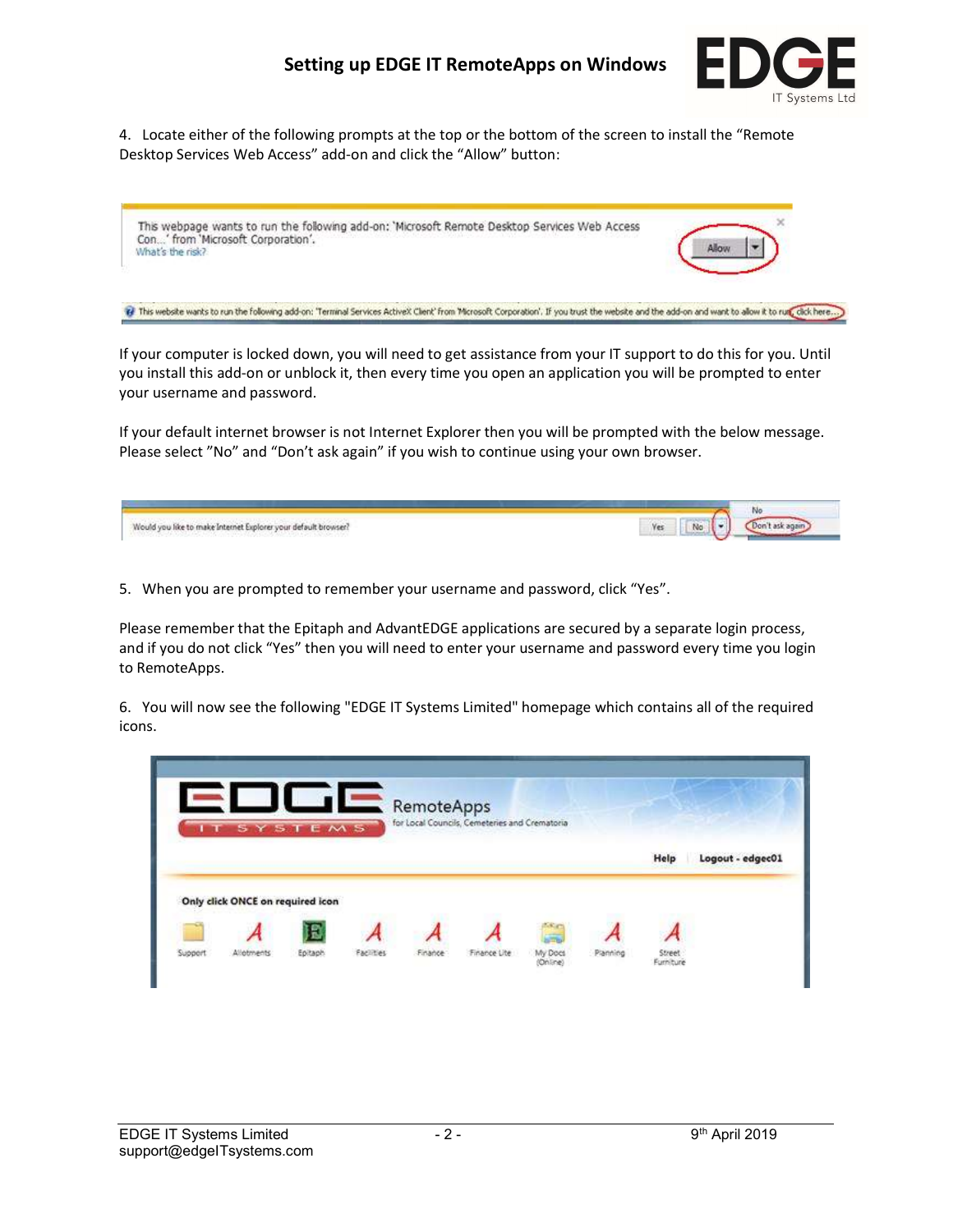

7. To open an application, single click rather than double click the required icon (because it is a web page) and it will begin to launch.

When you open your 1<sup>st</sup> application the following warning message will be displayed:

| publisher before you connect. | This remote connection could harm your computer. Make sure that you recognize the |
|-------------------------------|-----------------------------------------------------------------------------------|
| Publisher:                    | rdweb.edgehostedservices.com                                                      |
| Type:                         | RemoteApp program                                                                 |
| Remote computer:              | vm43tsg.hosted.local                                                              |
| <b>Gateway server:</b>        | rdweb.edgehostedservices.com                                                      |
|                               | Don't ask me again for remote connections from this publisher                     |

You need to tick the box that says "Don't ask me again.....", click "Connect" and then after about 20 seconds of the following message, the application will open.

| Connecting to vm43tsg.hosted.local |                                              |
|------------------------------------|----------------------------------------------|
| <b>RemoteApp</b>                   |                                              |
| Starting<br>Epitaph                |                                              |
| Show Details                       | <br>Cancel<br>****************************** |

If the application is slow to open, or eventually fails to open or you are prompted to enter your username and password again, then you will need to update the Remote Desktop Protocol (RDP) using the following link: http://www.edgeitsystems.com/rdp.htm

8. Try a test print from Epitaph and AdvantEDGE or double click the "Manuals" folder and print the first page from one of the manuals.